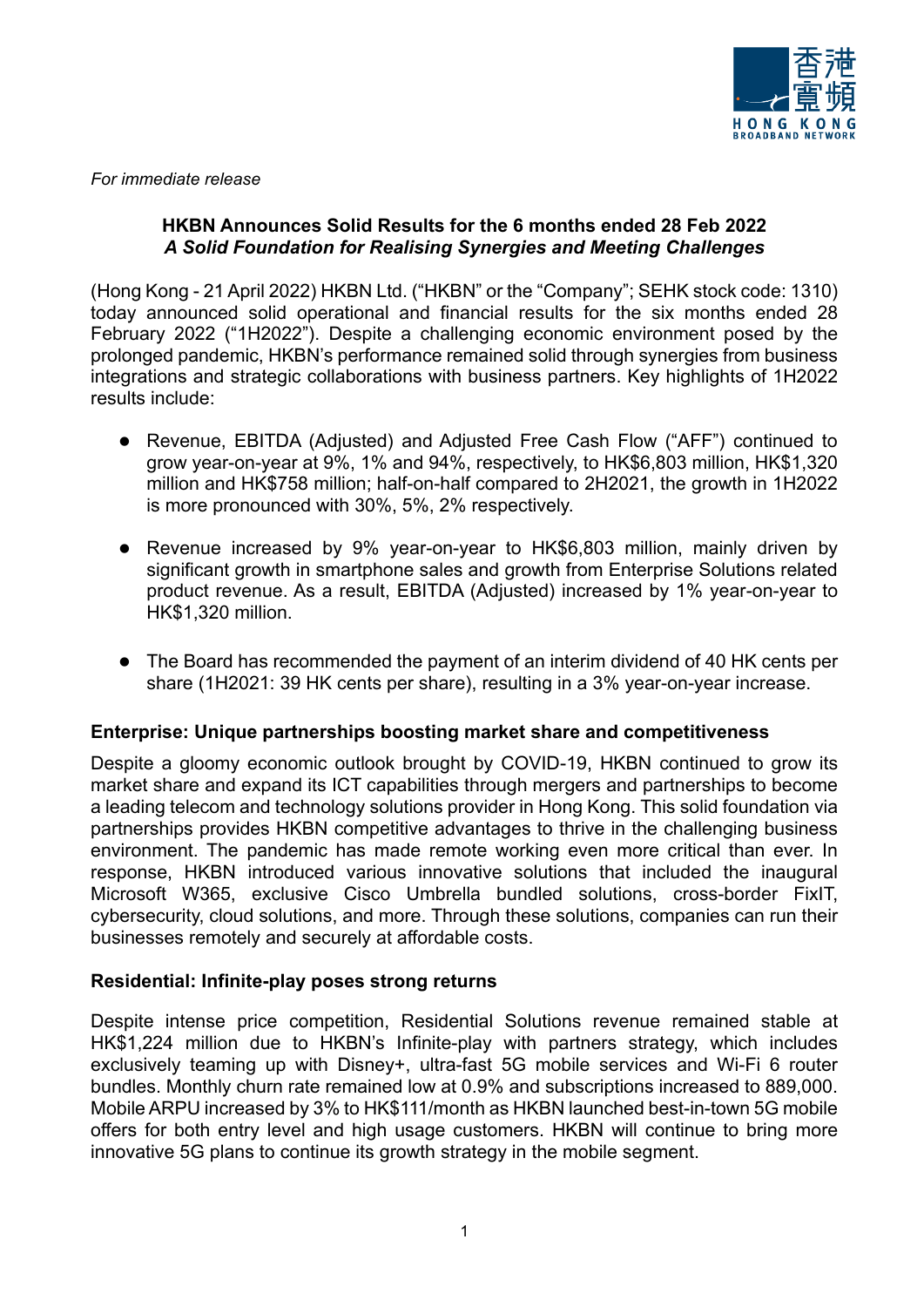

### **Powerful partnerships to foster upsell, expand market share and sustain growth**

William Yeung and NiQ Lai, Co-Owners of HKBN Group said, "By launching exclusive offers with our business partners, we can upsell infinite products and services to our massive customer base of 1-in-3 households and 1-in-2 active companies in Hong Kong. In addition to driving customer loyalty and expanding our base, this Partnership+ strategy will sustain our growth through connecting world class vendors to our customers at minimum distribution cost. Furthermore, as a Purpose-driven company, we 'eat what we cook before we sell it'. We recently transformed our 2016 'Something from Nothing' energy plus cost savings programme into an Enterprise-grade solution, to uplift the ESG performance for our corporate customers.''

For more details of HKBN's results in 1H2022, please refer to the announcement: [https://reg.hkbn.net/WwwCMS/upload/pdf/en/e\\_FY22\\_InterimResultsAnnouncement.pdf](https://reg.hkbn.net/WwwCMS/upload/pdf/en/e_FY22_InterimResultsAnnouncement.pdf)

#### **Appendix: Shareholder Letter**



**Photo caption:** HKBN announced 1H2022 solid resilient growth across all business fronts. (From left) HKBN Co-Owner and Group CEO NiQ Lai and HKBN Co-Owner and Executive Vice-chairman William Yeung.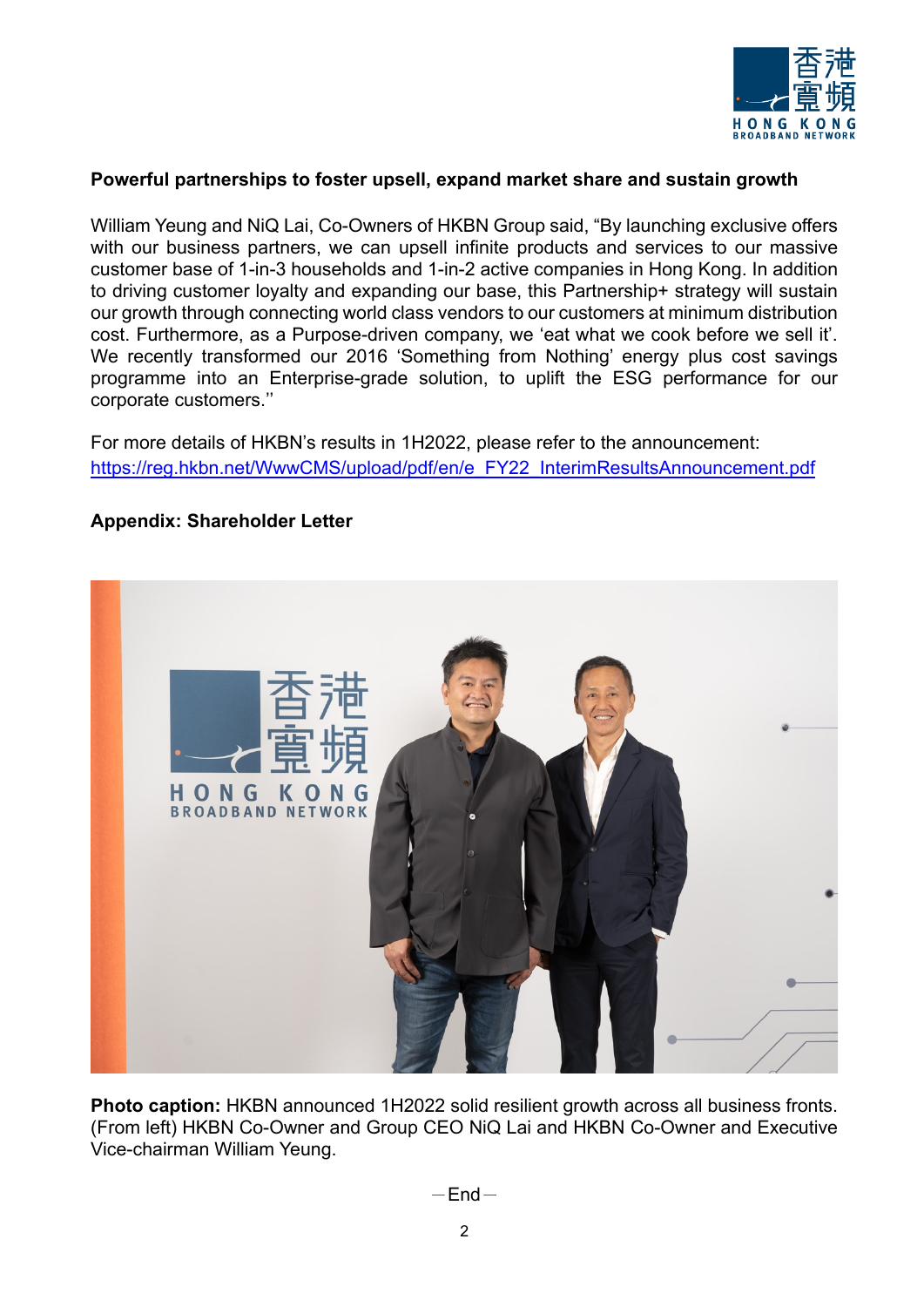

### **Appendix**

# **Shareholder Letter**

Dear Fellow Shareholders,

#### **Partnership+**

At HKBN, our Legal Unfair Competitive Advantage (LUCA) is no longer the fibre network that we have been building since the mid 1990s, rather it is our incredible customer relationships with 1 million or 1-in-3 residential households, and ~110,000 enterprises or 1-in-2 active companies in Hong Kong. Our reach is extremely scalable in terms of the services that we can upsell to our customers beyond the traditional telecom connectivity services. In most industries, Customer Acquisition Cost (CAC) is a major expense item to do business, which typically ranges from a quarter to a third of revenues.

Metcalfe's Law is a concept used in computer networks and telecommunications to represent the value of the total network. Metcalfe's Law states that a network's impact is the square of the number of nodes in the network. We believe Metcalfe's Law applies to our Partnership+ approach. By getting partners to team up with HKBN, we bring them lower CAC through our substantial customer base. In this way, all parties will benefit, especially our customers who can enjoy a far wider range of services at far lower prices, our partners will have a far more efficient channel to market – and for us, the more services our customers use, the far more loyal they will be to us.

In Residential, we are the exclusive broadband service provider for Disney+. Ever since the service launched in November 2021, we have already secured about 140,000 customers who've benefitted from our Disney+ bundles. With our monthly billing reach of 1 million residential households and an average of 3.5 mobile SIMs per household, we have a warm base reach of 3.5 million mobile subscribers or 35% of the total 10 million postpaid mobile market. This makes us a perfect Mobile Virtual Network Operator (MVNO) partner to HTHKH "3 Hong Kong" mobile, for whom we are reselling its 5G services. Another key partnership for us is HOME+, our joint venture with major partners Dah Chong Hong and Kerry Logistics which has seen a huge increase in business since the 5th wave of COVID-19 lockdowns. We offer our HOME+ partners amazing promotions such as our "Spend \$1 Get \$2" deal whereby every dollar spent at HOME+ or HKBN is doubled-up by being matched reciprocally. By working with partners, this is how we will transform our Residential business and further expand the scope of our Infinite-play strategy.

In Enterprise, we are partnering for unique collaborations or exclusive deals with a large number of multi-nationals such as Cisco, Microsoft, Apple, PwC DarkLab, Alibaba Cloud, AWS, UiPath, etc. We bring these big global names more direct sales channels in Hong Kong, mainland China (where we have 10 regional offices in major cities like Beijing, Shanghai, Guangzhou, Shenzhen and Macau), and in Singapore plus Malaysia via our jointly operated associates with StarHub. Our telecom services monthly Average Revenue Per User is HK\$2,905 across our ~110,000 entire Enterprise customers base whereas system integration customers on average consume 10 times more comparing to standalone telecom service; this discrepancy shows inherent upside when we upsell system integration services and managed services to our telecom customer base. By working with partners, this is how we will transform our Enterprise business from traditional telecom services to Information and Communications Technologies (ICT).